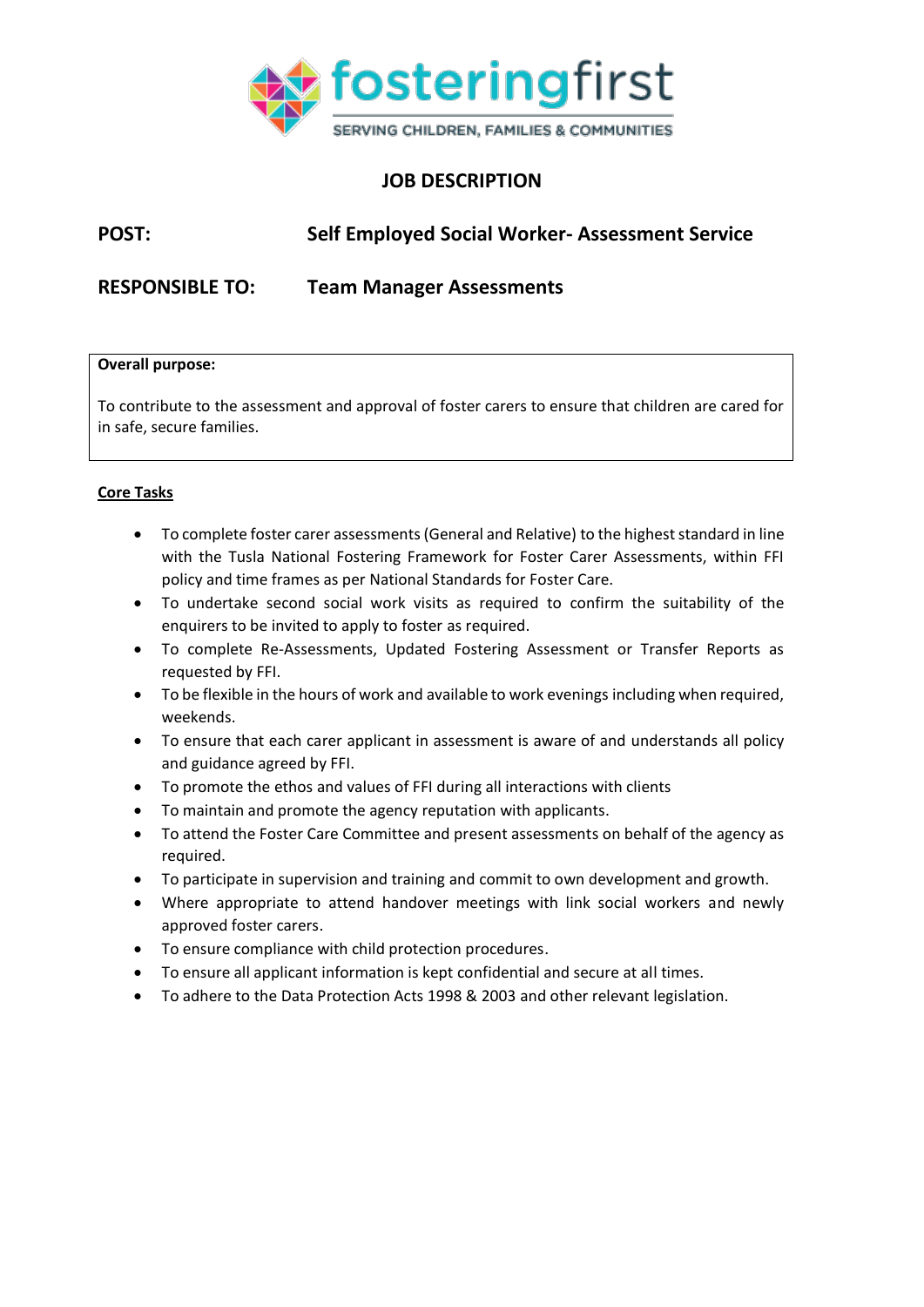

SERVING CHILDREN, FAMILIES & COMMUNITIES

### **Person Specification for Self Employed Social Worker- Assessment Service**

Note to Applicant: When completing your application form you should demonstrate the extent to which you have the necessary education, experience, knowledge and skills identified for the post.

|                                 |                                                                  | <b>Essential (E)</b><br>Desirable (D) | <b>Short listed</b><br><b>Criteria</b> | <b>Evidenced</b> |
|---------------------------------|------------------------------------------------------------------|---------------------------------------|----------------------------------------|------------------|
| <b>Education/Qualifications</b> |                                                                  |                                       |                                        |                  |
|                                 | Must hold either NQSW or                                         | E                                     | ✓                                      | Application      |
|                                 | CQSW or equivalent and                                           |                                       |                                        | Form/            |
|                                 | accredited to work in the ROI                                    |                                       |                                        | Interview        |
|                                 | Must be registered with CORU                                     | E                                     | ✓                                      |                  |
|                                 |                                                                  |                                       |                                        |                  |
| <b>Experience</b>               |                                                                  |                                       |                                        |                  |
|                                 | 3 years post-qualification                                       | D                                     |                                        | Application      |
|                                 | experience in Child and Family                                   |                                       |                                        | Form/            |
|                                 | Social work                                                      |                                       |                                        | References       |
|                                 |                                                                  |                                       |                                        |                  |
|                                 | A good understanding of IT                                       | E                                     | ✓                                      | Interview        |
|                                 |                                                                  |                                       |                                        |                  |
|                                 | A proven track record in working                                 |                                       | ✓                                      |                  |
|                                 | with and or on behalf of                                         | E                                     |                                        | Interview/       |
|                                 | children, respecting and                                         |                                       |                                        | References/      |
|                                 | maintaining their individuality                                  |                                       |                                        | Application      |
|                                 | and promoting their positive                                     |                                       |                                        | Form             |
|                                 | development                                                      |                                       |                                        |                  |
|                                 |                                                                  |                                       |                                        |                  |
|                                 | Experience of working with                                       | D                                     |                                        | Interview        |
|                                 | <b>Foster Carers</b>                                             |                                       |                                        |                  |
|                                 |                                                                  |                                       |                                        |                  |
|                                 | <b>Assessment of Foster Carers</b>                               | D                                     |                                        | Interview        |
|                                 |                                                                  |                                       |                                        |                  |
| Knowledge                       |                                                                  |                                       |                                        |                  |
|                                 | A good working knowledge of                                      | E                                     |                                        |                  |
|                                 | relevant legislation including:                                  |                                       |                                        | Interview        |
|                                 | Child Care Act 1991and related                                   |                                       |                                        |                  |
|                                 | regulation or guidance,                                          |                                       |                                        |                  |
|                                 | "Children First Act 2015,<br><b>National Standards in Foster</b> |                                       |                                        |                  |
|                                 |                                                                  |                                       |                                        |                  |
|                                 | Care 2003. Adoption law, an                                      |                                       |                                        |                  |
|                                 | understanding of the role of<br>children's Social Workers;       |                                       |                                        |                  |
|                                 | Knowledge of the role of other                                   |                                       |                                        |                  |
|                                 | agencies in particular, Health                                   |                                       |                                        |                  |
|                                 | and Education; Knowledge of                                      |                                       |                                        |                  |
|                                 | the growth and development of                                    |                                       |                                        |                  |
|                                 | children                                                         |                                       |                                        |                  |
|                                 |                                                                  |                                       |                                        |                  |